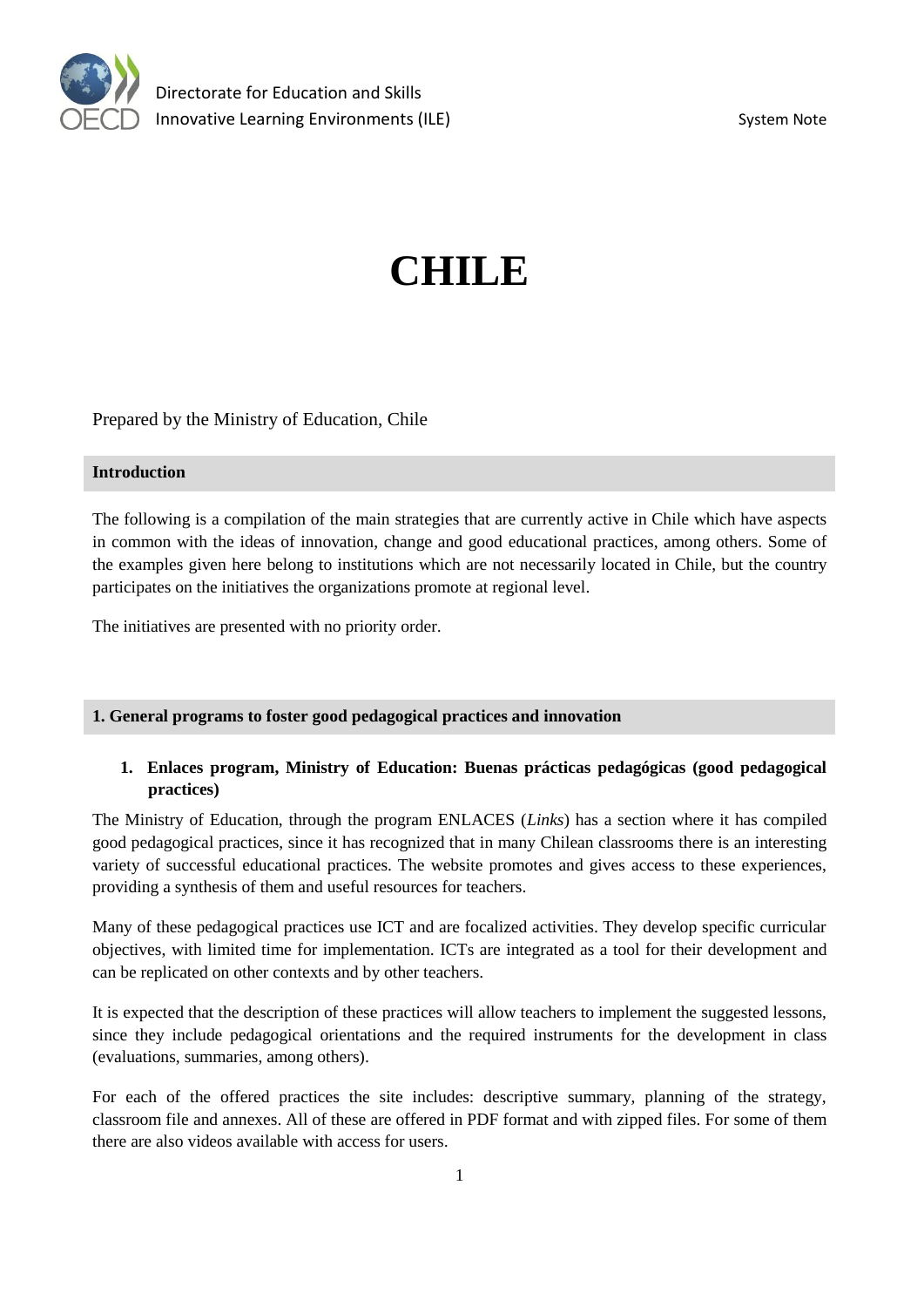

Some of the examples for good pedagogical practices are: playing with randomness; the Comic, image to the service of narration; Origins project, our aboriginal people through silent films; Interwrite workspace enlightens your life; the blog, a space for reading and playing; I am having fun and learn; Playing with language I learn a lot more; Animating learning with Movie Maker; Illustrating the life of my father, etc.  $1$ 

#### **2. Program Innovative Teaching for Deeper Learning, Diego Portales University**

Universidad Diego Portales (UDP) is a private university from Chile and LASPAU (Academic and Professional program for the Americas, associated with Harvard University) and together they have developed a program called "Program for innovative teaching for deeper learning". This program is a sustained effort started in 2010 by UDP to build an institutional culture of teaching improvement.

The participants attend a seminar focused on innovative teaching approaches and on how to apply these new techniques to their own teaching practices. They get interactive micro-teaching sessions, where the program illustrates principles of active and transformative learning, which gives the participants an opportunity to get and receive feedback on their teaching methods. Participants then developed ideas on how to improve their own taught courses by utilizing the new methodologies discussed throughout the seminar.

## **3. Centro de Innovación y Aprendizaje, UAI Center for innovation and learning, Universidad Adolfo Ibáñez**

This is a center located on a Chilean private university<sup>2</sup>. The objectives of this center are:

- Promote the implementation of teaching centered on student effective learning
- Enhance professors` professional development from UAI, supporting them on specific areas of pedagogy, like planning and subject design, methodologies and evaluation
- Favor innovation on the applied teaching methods
- Generate a reflection culture, dialogue and experiences exchange around teaching among professors from UAI
- Contribute to the positioning of UAI as a leader on the process of renewal of practices and conception that have historically characterized Chilean higher education

#### **4. FUNDACION CHILE: Center for Innovation in Education**

**Definition:** This institution is one of the largest in Chile dedicated to education and educational institutions. This center develops its work at different levels of the school system, trying to impact on practices, processes and results of all the actors through services and tools which are pertinent and have high quality.

<sup>&</sup>lt;sup>1</sup> Website:<http://www.enlaces.cl/index.php?t=44&i=2&cc=1871&tm=2>

<sup>2</sup> Website:<http://www.uai.cl/investigacion/centros-de-investigacion/centro-de-innovacion-y-aprendizaje>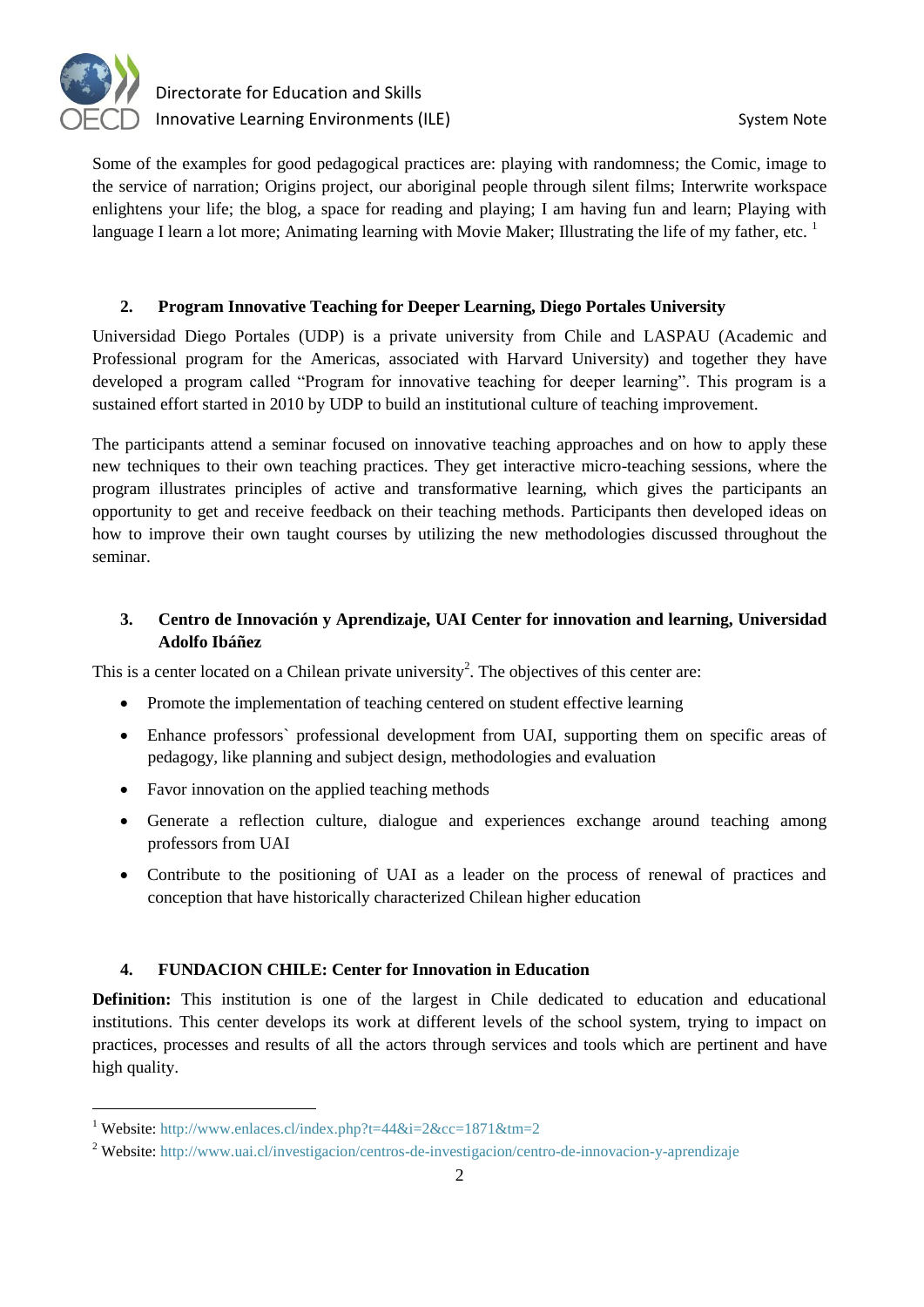

The main foci of action for this center are: School effectiveness, Management and School Leadership and ICT and Education. The center has a multidisciplinary team of experts, dynamic and committed to generate and systematize knowledge. The Center also belongs to multiple networks at national and international level and that makes possible to increase its added value and to become a good partner for any institution.

**Research Center:** The Center also develops applied research through a research center whose main objective is to contribute to a better understanding of the school system by systematizing evidence which can contribute to decision-making in educational policy in Chile. The research center develops applied research on topics like educational leadership, improvement and school effectiveness. Since its beginning the center has developed a series of studies that can be seen at the Center`s website. Currently the center of research is developing studies on technical education, school leadership and evaluation of educational support plans from private foundations.

**International networks:** The research center is associated with the following international institutions:

- OISE. Ontario Institute for Studies in Education <http://www.oise.utoronto.ca/oise/Home/index.html>
- CEPPE: Centro de Estudios de políticas y prácticas en educación.<http://www.ceppe.cl/en/>Center for the study of policies and practices in education
- RINACE: Red iberoamericana de investigación sobre cambio y eficacia escolar. Ibero-American Network for Research on Change and School Efficacy<http://www.rinace.net/>

**Seminars:** The Center for Innovation also develops seminars and conferences which are free of access and open for every person interested on the topics. Some of the seminars the Center has developed over the last year have been: Professional teaching career: A pending assignment for education of quality in Chile; Seminar on leaders schools: expert Barrie Bennett: Pedagogical intelligence: key tool for school learning; What kind of public education we want for Chile?

**School effectiveness (***Efectividad escolar*): The focus of this work is on the generation of capacities inside educational communities, installing processes, institutional management and pedagogical capacities, supporting the training of in service teachers and principals for a better performance on the direction of schools and high schools, especially inside the classrooms. It is about a complete process of support to schools and high schools, emphasizing the differences between each school.

**Management and leadership (***Gestión y liderazgo***):** The goal of this component is to develop and promote capacities for the management and leadership in schools and associated institutions, through the transference of effective models and methodologies that allow getting quality standards that are possible to demonstrate. The idea is to install systems for management and quality direction for associated school institutions, at local and national level. To be able to do this, promotes and transfer effective and innovative methodologies that can make possible to get quality standards.  $3$ 

**TICs y Educación: ICTs and education:** With a specialized focus on information and communication technologies, the Center on innovation on education searches to provide schools and high schools, teachers, directors and students, with tools that contribute to optimize the pedagogical and institutional

<sup>3</sup> Website:<http://www.gestionescolar.cl/>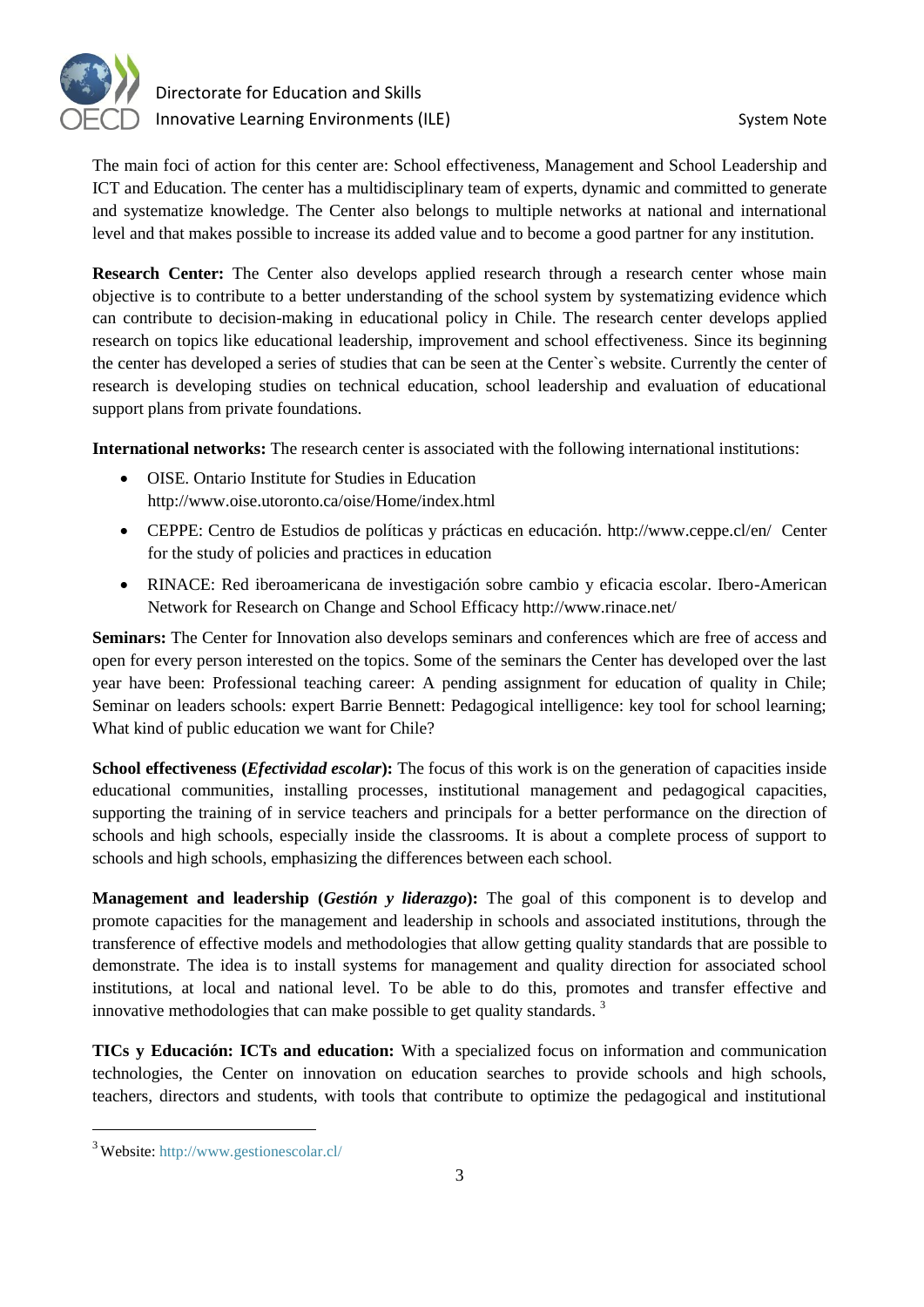

processes inside the schools. And also it tries to make possible to facilitate access to contents, materials and tools for students and teachers, according to the  $21<sup>st</sup>$  teaching and learning challenges.<sup>4</sup>

# **5. Program on development and educational innovation (Programa Desarrollo e Innovación Educativa SEPADE)**

This program belongs to the Evangelical Service for Development, SEPADE, which is a nonprofit private corporation. This is a private ecumenical institution for public interest, with 35 years of work on the management and development of social, cultural and productive initiatives. Currently their programs are developed in regions of Araucania and Bio Bio on the south of Chile and the Metropolitan region.

This corporation intends to contribute to the construction of a more welcoming and inclusive society. Society should not limit the development of people and communities should not discriminate arbitrarily among people for social, cultural, ethnic, religious, political, sexual, gender, age, health or physical and mental disabilities.

The corporation was funded from an initiative of the Pentecostal church and the assembly of different evangelical churches. Its work has an ecumenical and pluralist orientation.

SEPADE`s intervention emphasizes the building of social trust to facilitate the generation of solid articulations between different social actors. So, SEPADE acts as a mediator, mobilizing resources and designing policies at local level. This is a way to increase the effectiveness of public investment that is oriented to reducing poverty.

SEPADE wants to increase the access opportunities for a training of quality, to be able to have access to development and influence public policies, especially for the groups living under poverty and the discriminated groups, on the territories of institutional intervention.

Currently, SEPADE works on social, educational and productive initiatives through three programs: Development and Civic participation; program of Development and educational innovation and the program of productive Development and Promotion.

**Objectives:** The main objective of this program is searching that children, boys, girls, young and adult people, who live under poor conditions, have the competencies that enable them to build their life projects, insert creatively on the job market and exert their citizens' rights, by providing them with educational quality projects that are inclusive, relevant, innovative and nondiscriminatory.

The schools that are administered under this Project are: Centro Educacional de la Madera, Coronel; Centro Educacional Agroalimentario, Negrete y Santa Bárbara and Liceo Industrial de Temuco.

**Financing of SEPADE:** Institutional programs and projects are financed through cooperation agreements with foreign and national agencies, and also through service contracts with governmental entities. The

<sup>4</sup> Website:<http://www.educacionfch.cl/tics-y-educación.html>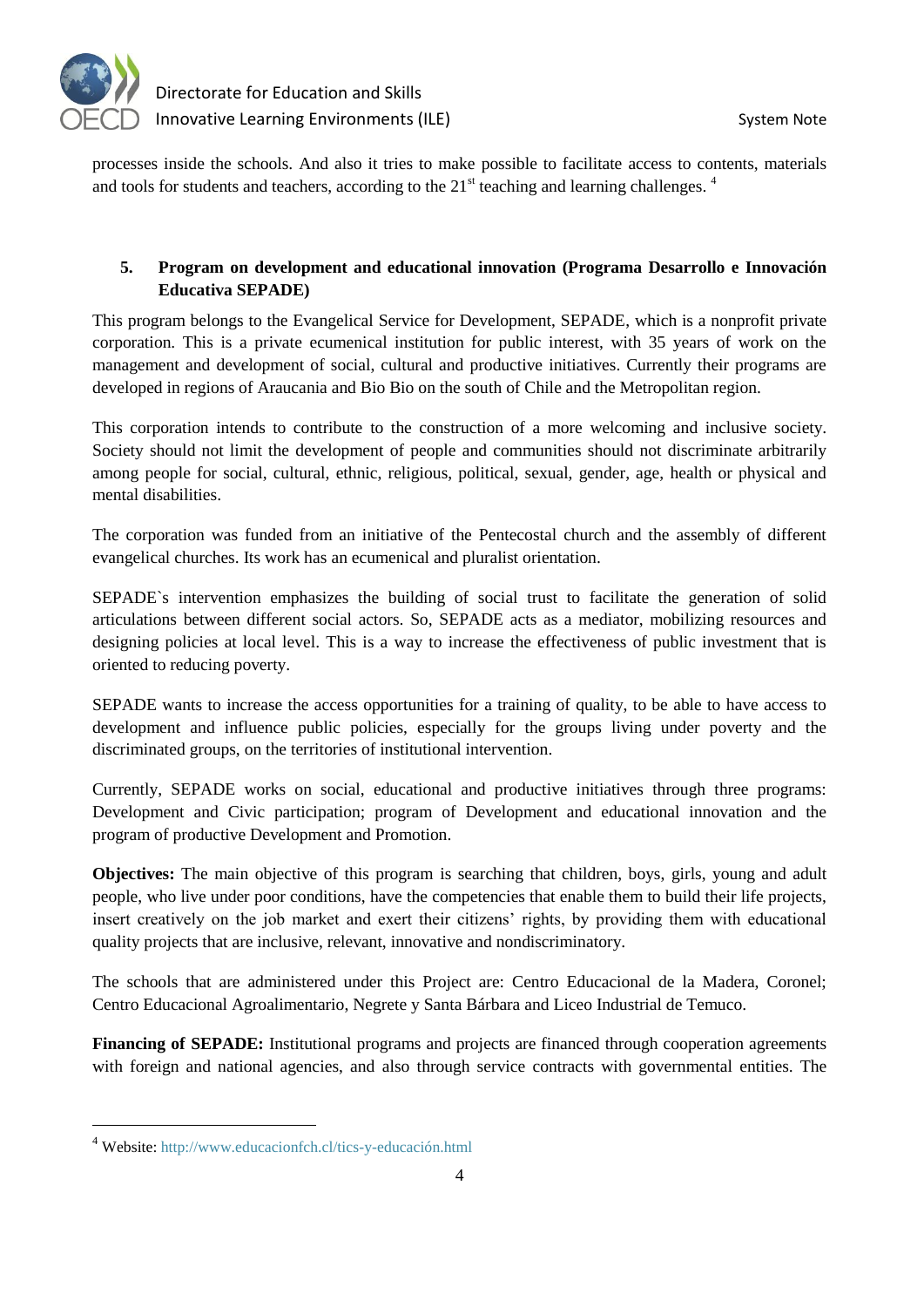

main foreign counterparts for SEPADE are the German Agency for Cooperation (Evangelischer Entwicklungdienst'' (EZE/EED) and the European Union, through the European Commission in Chile.

On the national field, SEPADE applies to projects that have public and private financing, through public funding from different public organisms. In the case of educational institutions that are administered and directed by the Corporation the Ministry of Education is in charge of financing schools.<sup>5</sup>

# **6. Centro de Innovación y Desarrollo Docente (Center for innovation and teachers` development)**

This center, CIDD, belongs to Universidad Católica de la Santísima Concepcion (UCSC) and its main concern is to enhance the quality of teaching, center of students` learning through training, research, teachers` innovation and the strengthening of the pedagogical capacities of professors at UCSC.

The center is concerned with the pedagogical capacities of the teaching staff at UCSC. The training of future professionals needs to be harmonized with the needs and requirements of the knowledge society, globalization and the new demands of the work and business world. Also it is necessary to keep in mind the integral training of young people, so the university is also training citizens with a wide commitment and social responsibility through solid moral values according to the principles that inspire the academic work of UCSC.

This university wants that its graduates are educated with capacities to assimilate and generate new information, with abilities to innovate, with habits of responsible autonomy, with leadership capacities. The idea is to train students with the capacity to assimilate and generate new information, able to innovate, with habits of responsible autonomy, with capacity of leadership and teamwork, which they can use to the service of equity and social development. They implement a program of pedagogic abilities and competencies whose purpose is to support the improvement, efficiency and the efficacy of these.

Supporting the professors on the context of the process of curricular renewal, emphasizing teaching centered on the students, its autonomous work and the development of competencies. <sup>6</sup>

## **2. Networks on innovation**

## **1. Red de Profesores Innovadores: Network of innovative teachers**

This is a network that is under the working field of Fundación Chile. <sup>7</sup>The network of innovative teachers is a joint initiative from Enlaces, Educarchile website and Microsoft Chile that intends to enhance the

<sup>5</sup> Website:<http://www.sepade.cl/pdie/>

<sup>6</sup> Website:<http://cidd.ucsc./iniciclo>

<sup>7</sup> Website:<http://rpi.educarchile.cl/Paginas/Inicio.aspx>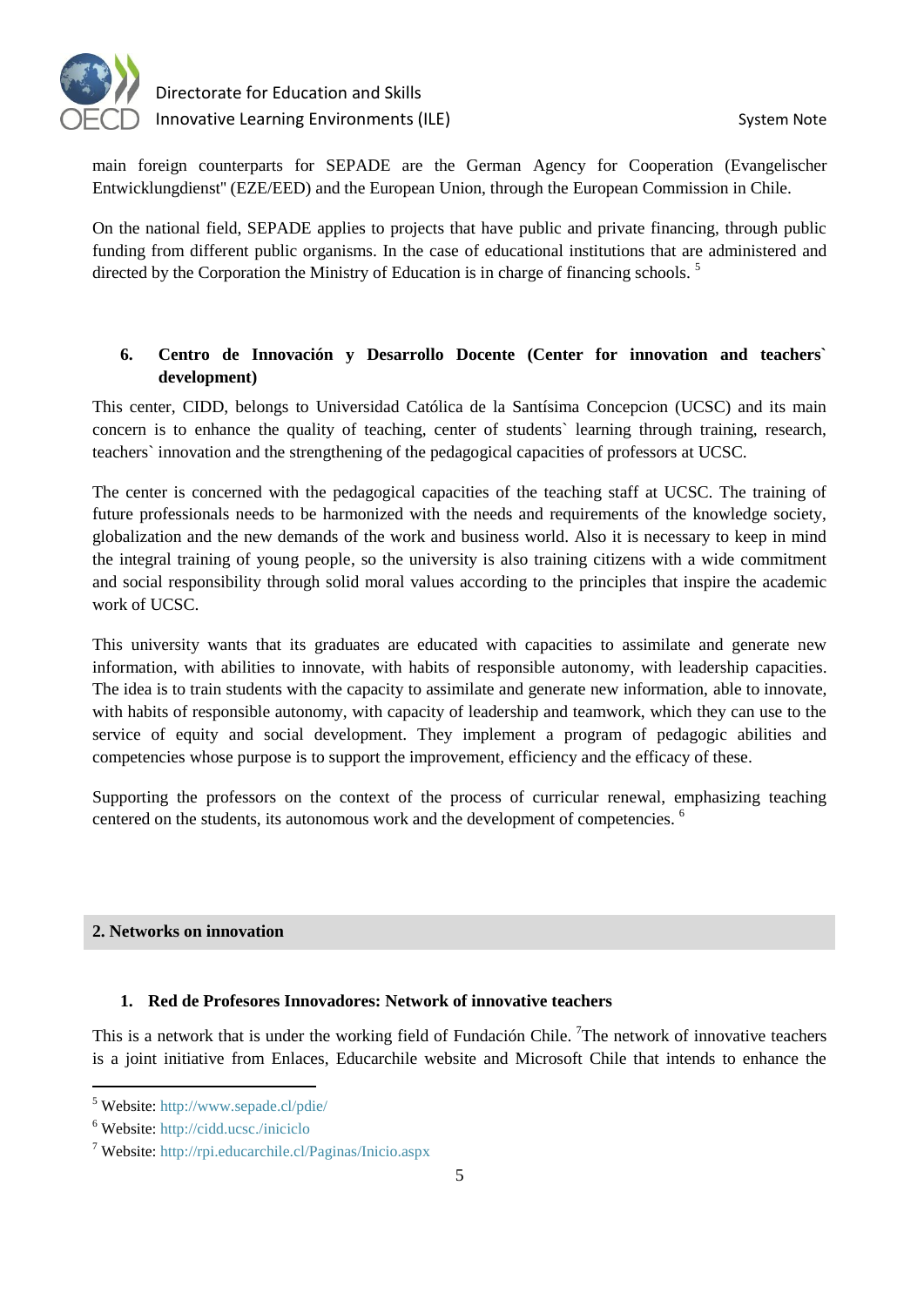

capacities and abilities of teachers through the incorporation of technologies on the processes of teaching and learning, so we achieve quality in education. The idea is to exchange knowledge, questions and reflections about teaching practices, providing support to technology and supporting its integration into the learning process. This website is open to registered teachers who can have a name and password available to enter and have access to the different set of available tools and resources. Some of the resources than can be used are learning modules, competencies maps with information and communication technologies and innovative experiences. Also there are some sections dedicated to the following:

- **ICT news:** where different news and updates are offered with ideas that are applied to education, seminars and trainings.
- **Innovative experiences:** In terms of the ILE project this is a very interesting section, where teachers from different areas of the country narrate their experiences in the classroom; some alternatives to regular lessons are shared, among other initiatives. Website: [http://rpi.educarchile.cl/experiencias/Paginas/default.aspx.](http://rpi.educarchile.cl/experiencias/Paginas/default.aspx)
- **Learning modules:** This is a training program directed to teachers so they can see the use of ICT as an opportunity to improve their professionals work and widen their professional development. The program is organized around three themes: Technologies of teaching, teaching and technological management. Some of the competencies that are developed on these modules are: Learning activities based on the network: Webquest; Effective communication through weblogs; Viable communication; Automatic creation of multiple selection tests; Virtual communities creation; Creation and publication of websites; Creating learning activities through an interactive board; Educational activities design through hot potatoes, etc.
- **Technical support:** This is a course that delivers contents that are necessary when starting a technical support at the institution, and also the different problems, through preventive support. This section of the website offers downloads for teachers and students from the course instructors.
- **Agenda:** This section offers information about different activities set on a calendar and including all the necessary information.

## **2. Red regional de innovaciones educativas** *Innovemos*

The regional network of educational innovations Innovemos is an interactive space and a permanent forum of reflection, production, exchange and promotion of knowledge and practices for innovation and educational change. The focus is on contributing to improve quality and equity in education at its different modules and programs.

*Innovemos Network* was created in year 2001 and is coordinated from the Regional Office for Education from UNESCO, OREALC/UNESCO Santiago. Emerges from the forum Educatio for All in Dakar in 2000 and it is a way of monitoring the regional project for Latin American and the Caribbean, PRELAC, approved by the region ministries in 2002.

It is financed by the government of Spain. Currently has the participation of 19 countries from Ibero-America, being Chile one of them. From year 2008 some countries from the Caribbean have been integrated with the collaboration of UNESCO/Kingston.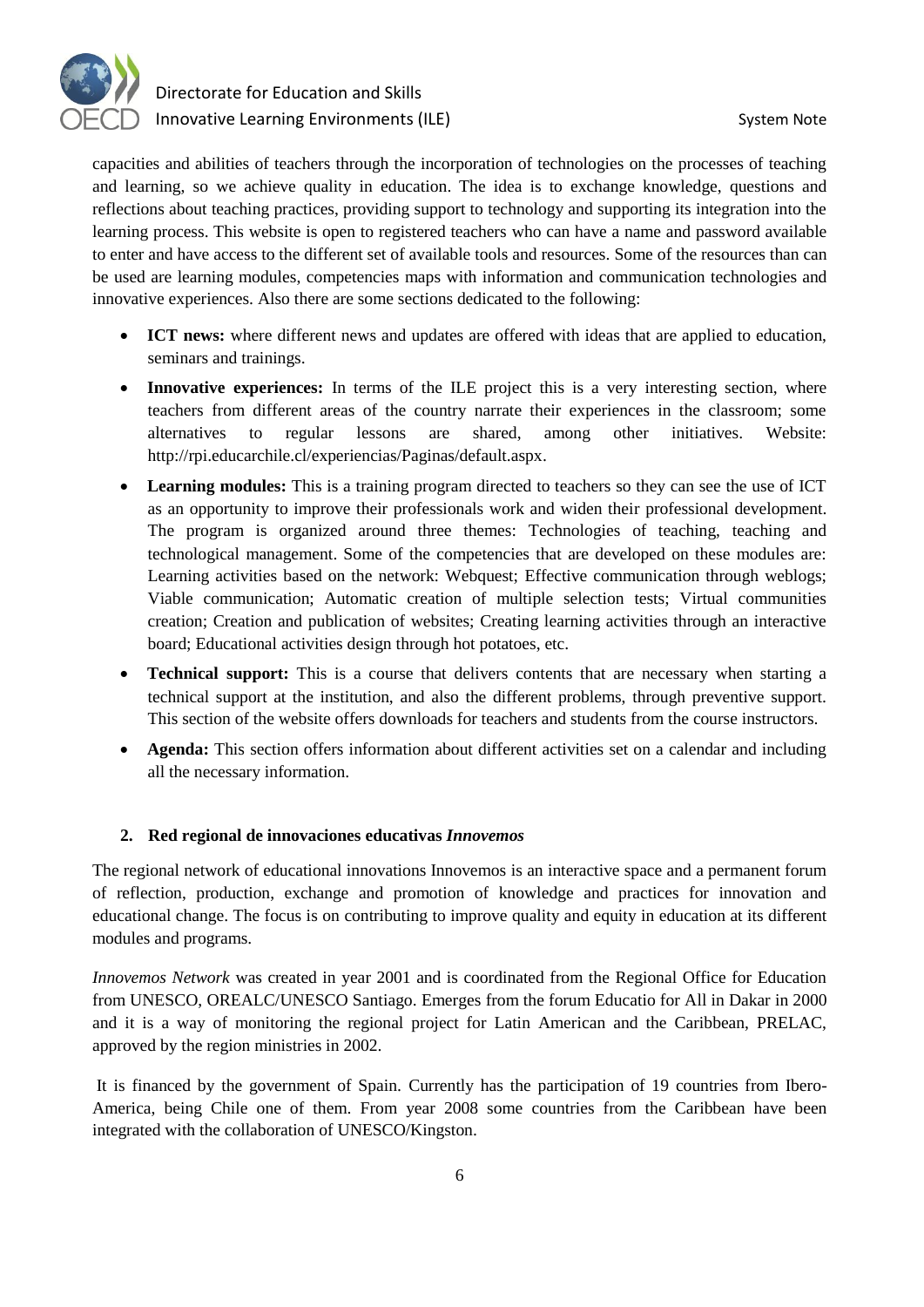

The network is formed by institutions linked to the field of educational innovation in relation to eight thematic areas: curricular design, professional development, education and work, diversity and equity, democracy and citizenship, new technologies and patrimony and education.

The priority is to contribute to the transformation of educational conceptions and practices, generating knowledge from and towards practice. To facilitate the access to different countries of Latin American and the Caribbean, the webpage *innovemos* is presented in Spanish, Portuguese and English. All the information is presented on these three languages.

**The network objectives are:** To build a permanent framework of reference shared on the theory and practice of change and educational innovations in the region, and about systematization, research and evaluation of innovations; promote research, evaluation and systematization of innovation on different themes and educational levels; produce, exchange and promote knowledge and relevant information about processes of change and educational innovations; generate and recreate a communication and exchange space between teachers and other professionals of education.

**Network strategies:** The network works in 4 different levels connected among them: production of theoretical and practical knowledge through processes of research, systematization and evaluation of innovations; systematization, promotion and exchange of knowledge and information through publications, workshops and the website INNOVEMOS; development of concrete innovative experiences and nonformal educational programs. Current innovations will be identified and technical support will be developed to give them support and systematize them; training through reflection and exchange meetings and training workshops at regional and national level.

The network`s website offers as well a library online with documents, bulletins, brochures and website of interest. The network also develops activities that are also published on the website.  $8$ 

## **3. MICROSOFT Alianza por la educación (MICROSOFT Alliance for Education)**

Microsoft has developed an initiative at world level called Alliance for Education<sup>9</sup>. This idea intends to contribute to the transformation of education through technological innovation to generate new opportunities for children and young people in Latin America. Chile is also part of this group of participating countries. It supplies cutting edge technology to all elementary, secondary and higher education institutions, integrating programs oriented to create education that prepares students for  $21<sup>st</sup>$ century challenges. Three initiatives are developed under this program: Innovative teachers, innovative schools and innovative students.

<sup>8</sup> Website: **<http://www.redinnovemos.org/>**

<sup>9</sup> Website:<https://www.microsoft.com/latam/educacion/alianzaporlaeducacion/home.aspx>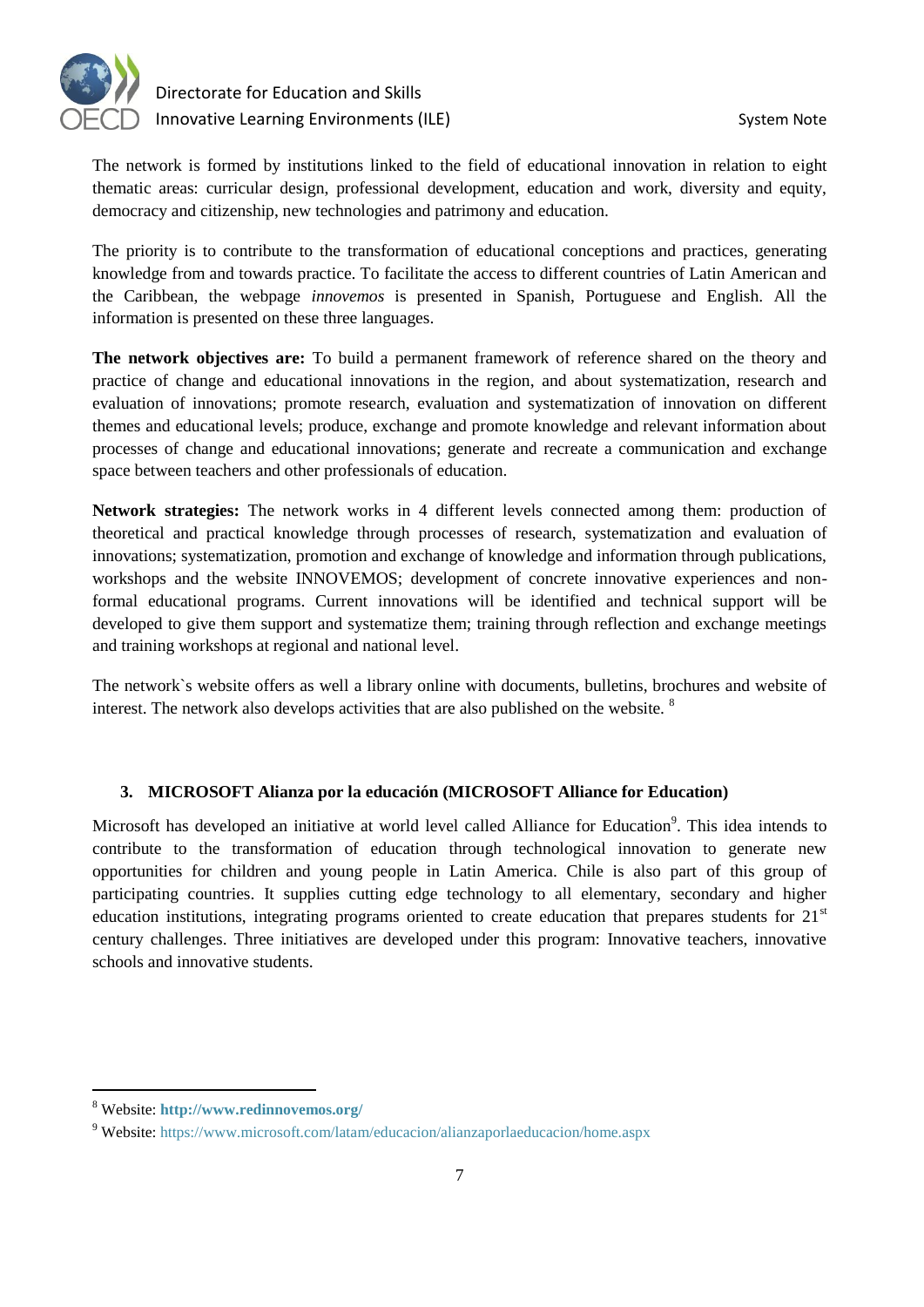

#### **Innovative teachers:**

This is also a program at global level that offers to work inside a global community interested on education centered on learning for the  $21<sup>st</sup>$  century and recognized by an exemplary effort to prepare students to become productive citizens for the  $21<sup>st</sup>$  century. <sup>10</sup> This work offers two main initiatives:

- Forum for Innovative Teachers: These are annual events at regional, national and global level that recognize teachers who put into practice learning elements for the  $21<sup>st</sup>$  century and then incorporate these skills to the learning environment where they work. The last of these events happened in Santiago, Chile in September, 2011.<sup>11</sup>
- Network for Innovative Teachers: This is a global network and provides access to lesson planning, articles about "how I do it", students projects based on research and implementation instructions using a systematic methodology. By working on a global network of portal at the Microsoft office SharePoint, they can participate at online chats and create virtual project teams with other innovative teachers from participating countries around the world. Different network operate in Latin America and for Chile the network is based in Fundación Chile, already included on this country note:  $12$

#### **Innovative schools:**

This program helps many schools around the world to move beyond the class boundaries and the traditional educational models. Through the contribution of people Microsoft intends to help for a more committed, inspiring and relevant education. It provides support to 12 schools by offering them intellectual property, technological knowledge, empirical knowledge and support from the Microsoft community. The idea is to inspire broader thinking and discover best practices; to create shared models and experiences so any school or system can use them in the future for the success of  $21<sup>st</sup>$  century.

In Chile the selected school was Centro Educational Erasmo Escala Arriagada, located at the commune of Peñalolén. A video is offered to understand the changes that this school has started and to better understand the nature and profile of this school.

<https://www.microsoft.com/latam/educacion/alianzaporlaeducacion/innovativeschools.aspx> Fundación Chile prepared as well a document analyzing this school and explaining the school context, their main goals and success which is available at:

[http://www.redenlaces.cl/cedoc\\_publico/1216931737escuela\\_innovadora.pdf](http://www.redenlaces.cl/cedoc_publico/1216931737escuela_innovadora.pdf)

#### **Innovative students:**

 $\overline{a}$ 

This program is slightly different from the other two initiatives and offers the technological package *Microsoft Student Innovation* with a more accessible and dependable software. This package trains governments to increase technological access for poor households who would like to have their own personal computer.

<sup>&</sup>lt;sup>10</sup> Website<https://www.microsoft.com/latam/educacion/alianzaporlaeducacion/innovativeteachers.aspx>

<sup>&</sup>lt;sup>11</sup> For more information on this event:<http://www.microsoft.com/latam/educacion/foro2011/>

<sup>&</sup>lt;sup>12</sup> Chile: http://www.educarchile.cl/Portal.Base/Web/verContenido.aspx?ID=106580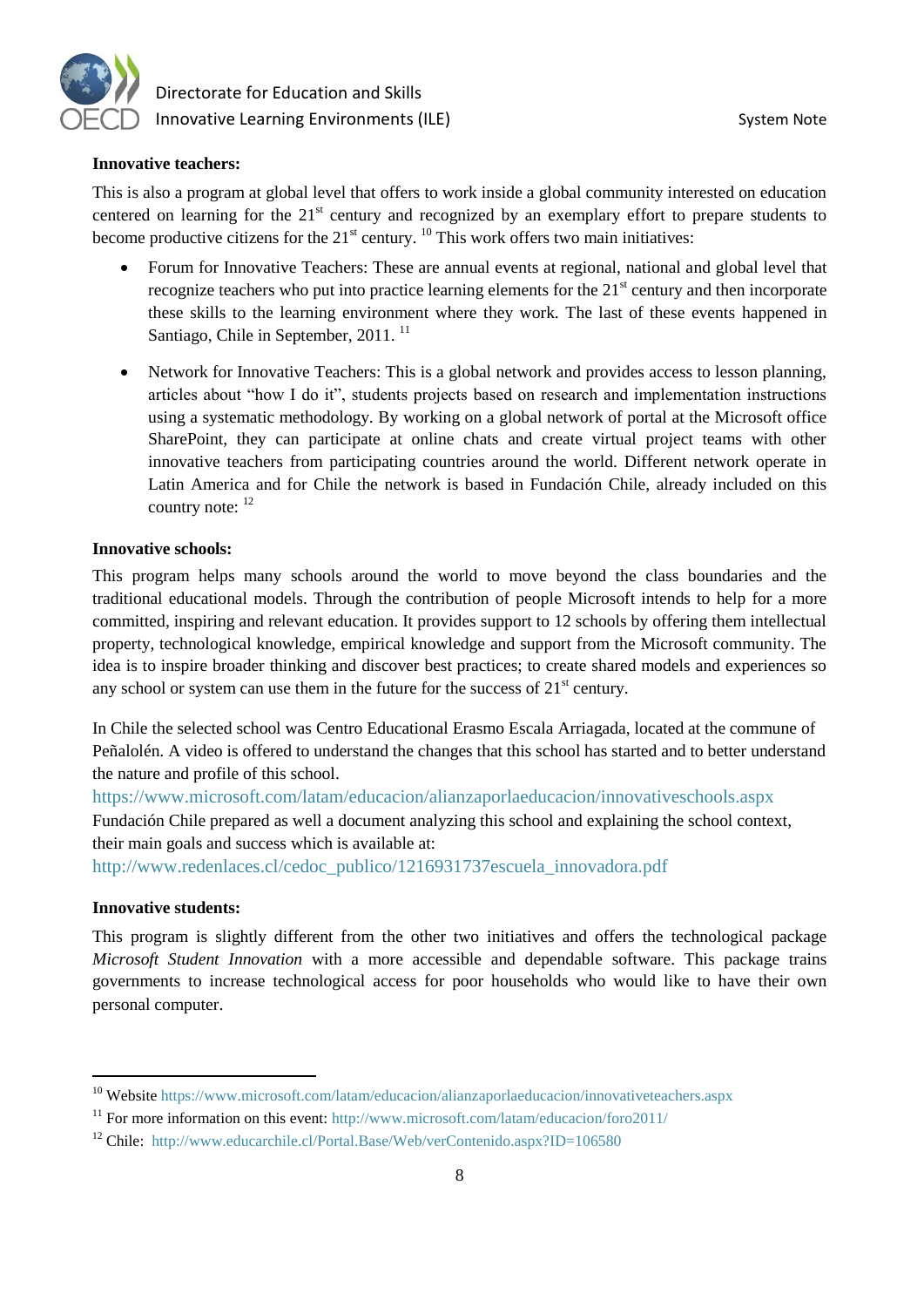

 Directorate for Education and Skills Innovative Learning Environments (ILE) System Note

#### **4. Red de Escuelas Líderes (Network for leaders schools) Fundación Chile**

Even though this is not specifically a network dedicated to innovation, it has some elements of innovation that are important to analyze<sup>13</sup>. This is a network of educational institutions against poverty that has  $73$ leading schools members from the north to the south of Chile. They are distinguished as *"effective schools",* this is schools that are not only focused on getting good academic results, but are also effective because they have assumed their need to reach good performance but also contribute to the complete education of children and young people, which is for them a real challenge.

These schools intend to make the difference on the work they develop and they have to involve the affective and social dimension of their students and work with the whole community and the social contexts where the schools are located. The main idea is to generate a culture of inclusion in favor of diversity, recognizing social, economic, cultural and religious differences.

The idea started in 2007 when the publication *"Educating in Poverty"* was launched by Fundación Chile and published at El Mercurio newspaper. Different experiences where high quality education was provided also in poor areas were shared with readers. Later, a national call was projected to search for other cases. 20 schools were selected inserted into 4 main concepts: learning strategies, community dimension, culture as empowering learning and the social and emotional dimensions.

The first network was formed by the initial 10 cases plus the new 20 found cases and they constituted the first Network for Education of Quality against Poverty. In April 2008 there was a national meeting with 800 teachers and directors who were working at deprived areas and the leaders were awarded. By May 2009 there were 15 new schools, 60 in 2010, in 2011 they are 73 and in year 2012, 12 more have joined reaching a total of 85 schools.

The idea of the network is to be an encounter place to empower good practices in poverty contexts and to show that under any circumstance is possible to teach with quality. This Network is supported by the education area of Fundacion Chile, El Mercurio newpaper and the Minera Escondida Foundation. In November 2011 Arauco Educational foundation joined the associated partners.

<sup>13</sup> [http://www.educarenpobreza.cl/Portal.Base/Web/VerContenido.aspx?ID=130740&GUID=70b586bf-af7b-4d5b-](http://www.educarenpobreza.cl/Portal.Base/Web/VerContenido.aspx?ID=130740&GUID=70b586bf-af7b-4d5b-9c59-d60997e7fbca)[9c59-d60997e7fbca](http://www.educarenpobreza.cl/Portal.Base/Web/VerContenido.aspx?ID=130740&GUID=70b586bf-af7b-4d5b-9c59-d60997e7fbca)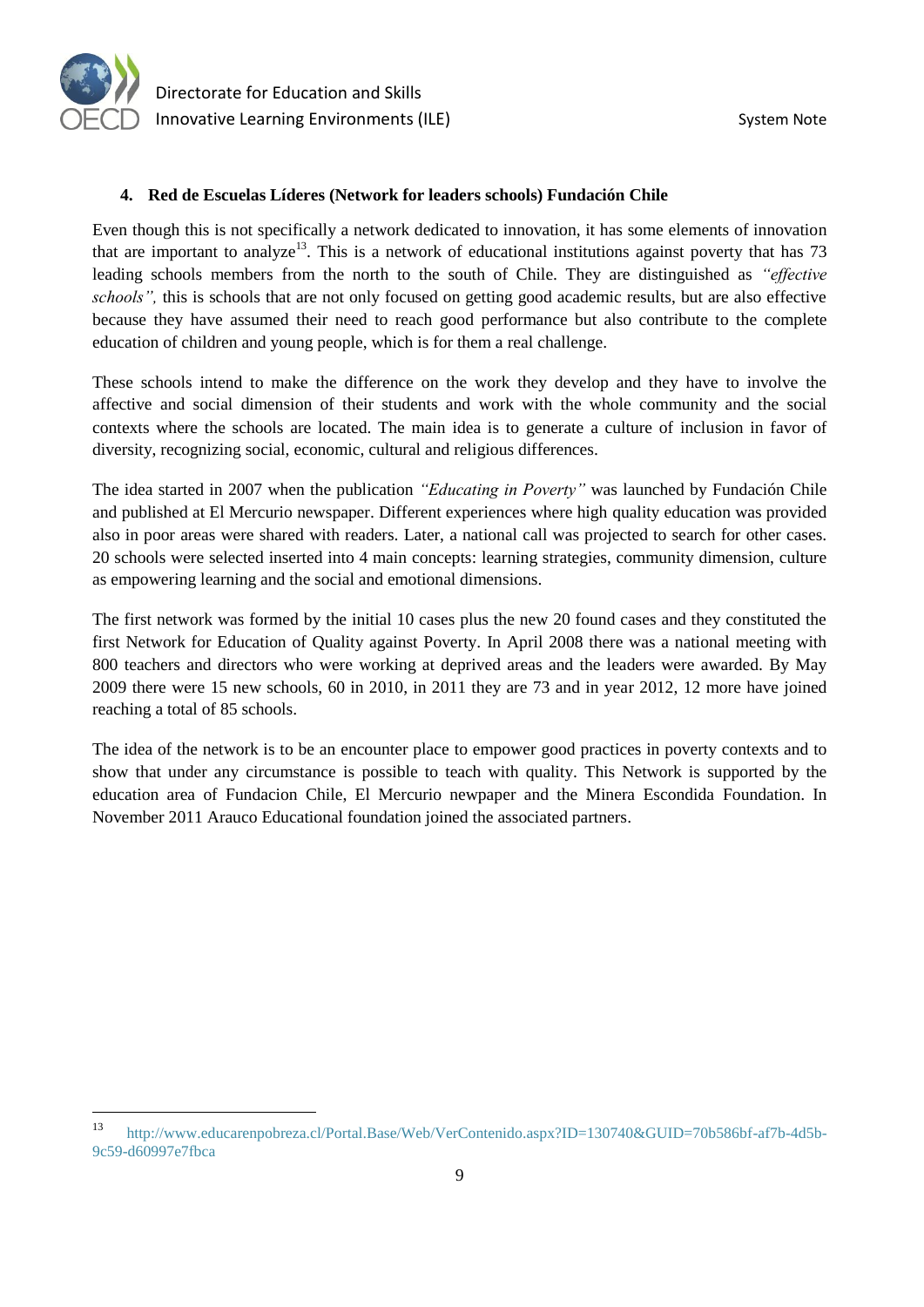

#### **3. Awards and Prizes**

#### **1. Premio Fundación Teléfonica a la Innovación Educativa (Telefonica foundatio award for educational innovation)**

This award has been active for almost 13 years. The idea is to foster and support the integration of ICT into the teaching processes. Any teacher who works with students from 3 to 17 years old can participate on this award. <sup>14</sup>

Teachers can present works where they have use and applied any ICT on the educational context: presentations, blogs, webs, wiki, social networks, etc. These works have to have been developed between May 2011 and May 2012.

The presented works have to be public, facilitating URL of Access and can be elaborated in diverse languages: Spanish, Portuguese and English or official languages of Spain (Galician, Euskara and Catalan).

There are a series of prizes for the winners, for teachers and also for the classrooms, like a better technological setting at the educational centers. Different modalities are offered to participate on this prize:

- Supporting the classroom with digital resources, multimedia, etc.
- Exercising and interactive tasks to practice in the classroom
- Producing contents and group work
- Working in collaborative inter schools projects

## **2. Premio iberoamericano a la innovación educativa (Ibero-American award to Educational Innovation)**

This award is supported by INTEL and intends to give incentives and strengthen the capacity of educational institutions to design and implement educational projects with new technologies proper to the historical, social and cultural realities where they are developed and that can also be examples for other educational institutions so they can replicate and increase them. <sup>15</sup>

This award AHCIET 2010 consists on the presentation by teachers and school directors of educational projects they are currently working at including ICT use, with innovative strategies to integrate ICT in all fields of the school, and including also the development of teacher competencies for ICT integration on a simple and successful long term manner.

This award is open to public and private school from Latin America, Spain and Portugal. Two initiatives are awarded and it will be specially highlighted those institutions where institutional capacities are enhanced to develop and implement projects with adequate technologies to the historic, social and cultural reality where they are inserted so they be examples for other educational institutions.

<sup>14</sup> <http://premiointernacional.educared.org/>

<sup>&</sup>lt;sup>15</sup> <http://www.enlaces.cl/index.php?t=44&i=2&cc=768.218&tm=3>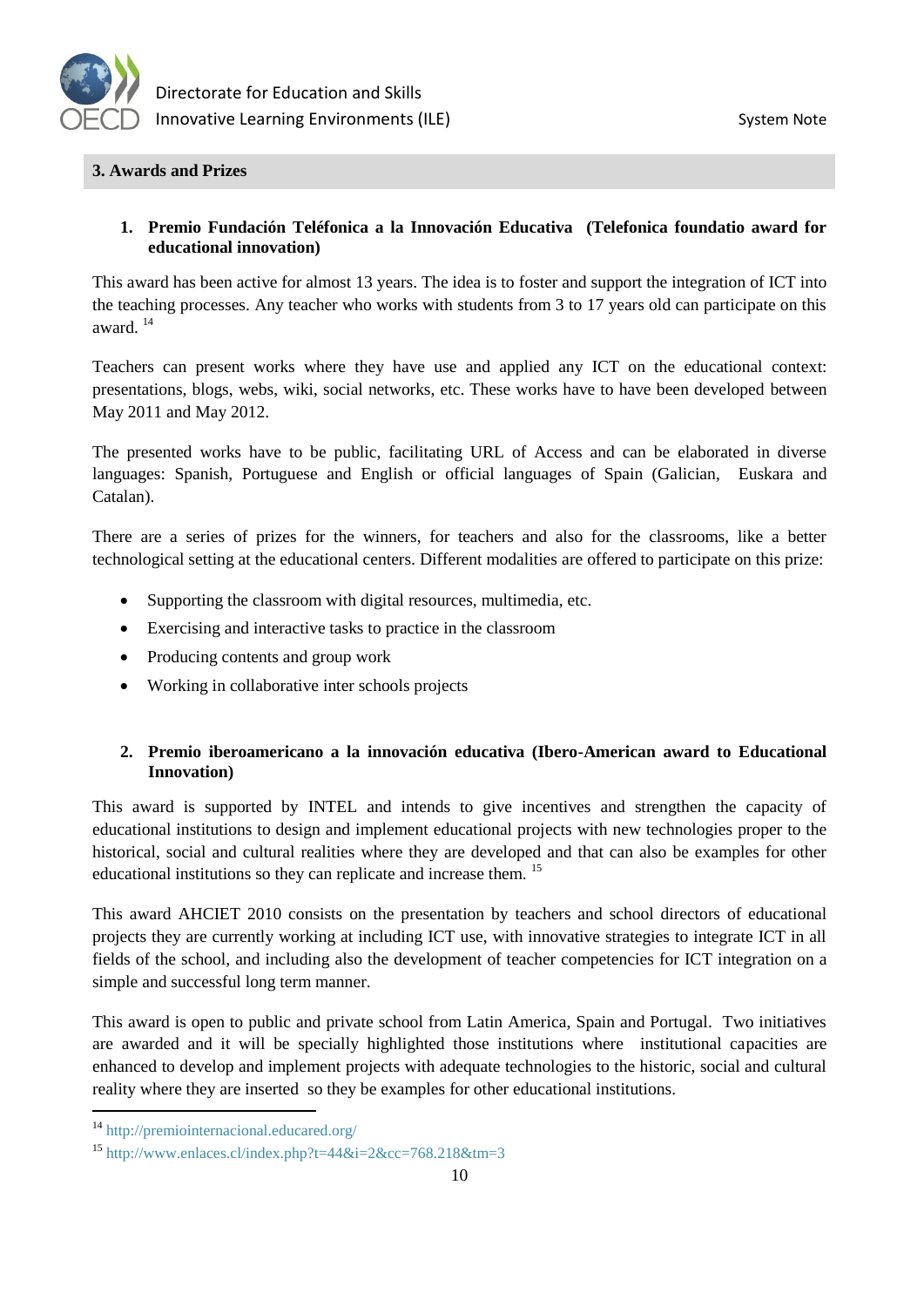

The winners can present the experience at the conference AHCIET on ICT and Education and social inclusion. They will get a grant including a ticket and accommodations.

## **3. Concurso innovo en clases, integrando tecnologías (Contest "I innovate in class, integrating technologies")**

This is a contest organized by the Center for Technology and Education at the Ministry of Education, ENLACES<sup>16</sup>. During all the time this program has been active, it has oriented the work towards use of technology delivering infrastructure and connectivity, training teachers and providing them with tools to integrate technologies into educational processes. Also, in year 2000 the program developed the workshops on educational technologies, by which it was possible to promote experiences on the use of technologies for teaching and learning at different educational levels.

During the last years the focus has been into getting good teaching practices using ICT pedagogically. In year 2010 the contest "Teach with technology: good pedagogical practices with ICT for the Bicentennial" was launched. More than 100 experiences were received, showing large motivation and interest from teachers. In year 2011 the contest was "I innovate in classes integrating technologies". More than 130 projects applied and regions were largely represented.

For 2012 it was decided to keep the topic "I innovate in classes integrating technology". It is recognized that the world of educational technologies is always moving and changing, so it is important to be prepared for new challenges. So, proper models and methodologies are necessary and they can be translated into teaching practices that allow the use of such technologies in different educational areas. The educational system on the process of teaching and learning needs teachers with skills and competencies on ICT, and also teachers who can appropriate themselves of innovative strategies that allow a pedagogical use in the classroom.

The main idea is to have a bank of good practices in the classroom with a minimum of 4 months of development. There are four categories of participation:

- Learning beyond the classroom
- Collaboration

- Knowledge construction and critical thinking
- Information in challenges contexts

Also, on the current contest, it is required that all participants present projects promoting at least one of the following 21<sup>st</sup> century skills: Define the information you need; Search for information; Select information; Evaluate information; Organize information; Integrate information; Analyze information; Represent information; Generate new information; Know how to transmit information to others and make responsible use of ICT.

The participants present an application form and a 5 minutes video recording. 12 proposals will be selected by a specialized panel of judges. They will visit each selected proposal with an evaluation scorecard. The

<sup>16</sup> Website[: http://www.enlaces.cl/index.php?t=79](http://www.enlaces.cl/index.php?t=79)